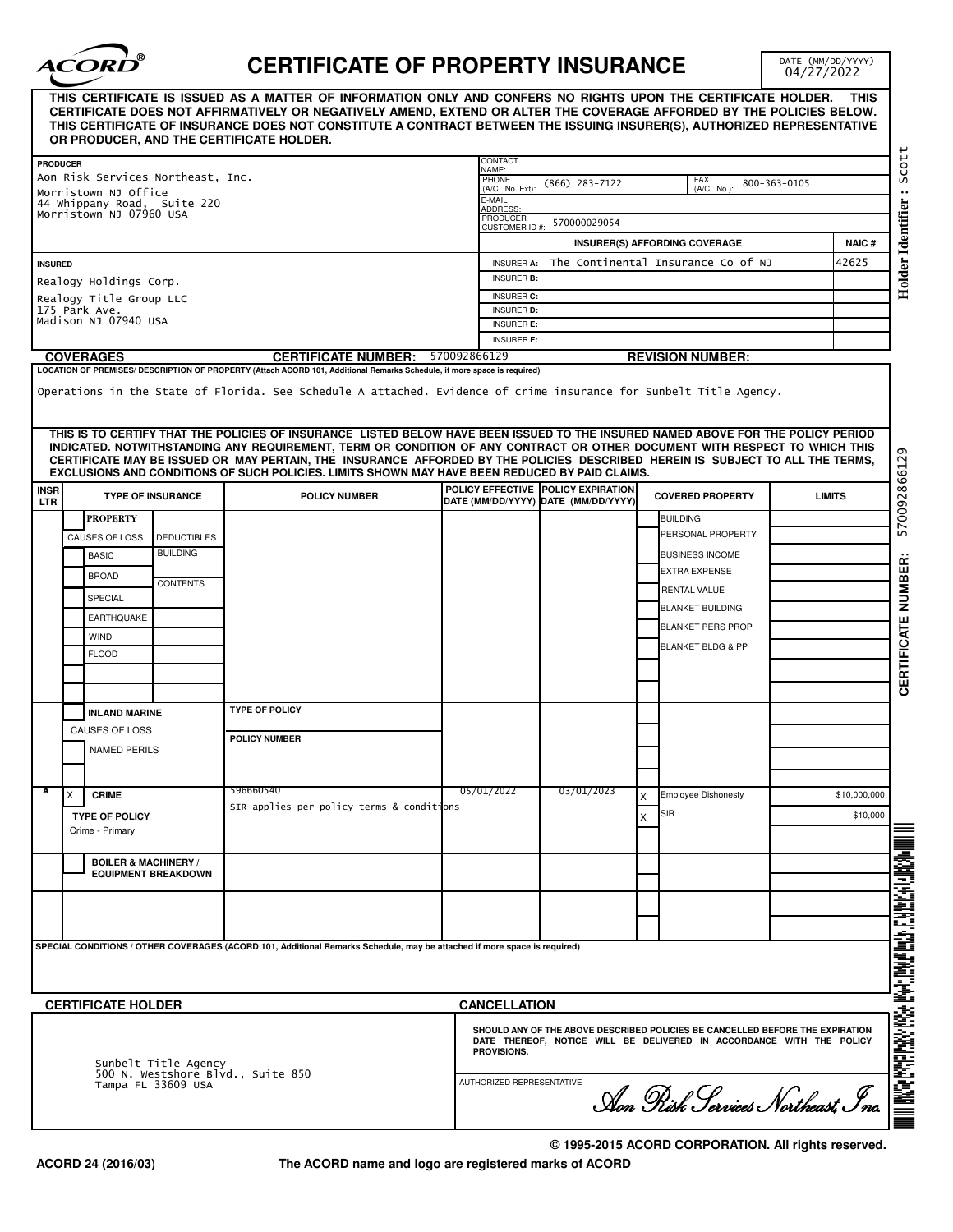|  |  | <b>AGENCY CUSTOMER ID:</b> |
|--|--|----------------------------|
|--|--|----------------------------|

|                                                                                                                                          |                  | LOC#:                              |         |  |  |  |
|------------------------------------------------------------------------------------------------------------------------------------------|------------------|------------------------------------|---------|--|--|--|
| CORD                                                                                                                                     |                  | <b>ADDITIONAL REMARKS SCHEDULE</b> | Page of |  |  |  |
| <b>AGENCY</b>                                                                                                                            |                  | <b>NAMED INSURED</b>               |         |  |  |  |
| Aon Risk Services, Northeast, Inc.                                                                                                       |                  | Realogy Holdings Corp.             |         |  |  |  |
| POLICY NUMBER                                                                                                                            |                  |                                    |         |  |  |  |
| See Certificate Number<br><b>CARRIER</b>                                                                                                 |                  |                                    |         |  |  |  |
| See Certificate Number                                                                                                                   | <b>NAIC CODE</b> | <b>EFFECTIVE DATE: See Page 1</b>  |         |  |  |  |
| <b>ADDITIONAL REMARKS</b>                                                                                                                |                  |                                    |         |  |  |  |
| THIS ADDITIONAL REMARKS FORM IS A SCHEDULE TO ACORD FORM,                                                                                |                  |                                    |         |  |  |  |
| <b>FORM NUMBER:</b><br><b>FORM TITLE:</b><br>Various                                                                                     |                  |                                    |         |  |  |  |
|                                                                                                                                          |                  |                                    |         |  |  |  |
| Schedule A                                                                                                                               |                  |                                    |         |  |  |  |
|                                                                                                                                          |                  |                                    |         |  |  |  |
| Colonial - 701 E. Washington St., Orlando, FL 32801                                                                                      |                  |                                    |         |  |  |  |
| Lakeland - 3003 S. Florida Avenue, Suite 103, Lakeland, FL 33803                                                                         |                  |                                    |         |  |  |  |
| Lake Mary - 1145 Townpark Avenue, Suite 2235, Lake Mary, FL 32746                                                                        |                  |                                    |         |  |  |  |
| Winter Park - 558 W. New England Avenue, Suite 220, Winter Park, FL 32789                                                                |                  |                                    |         |  |  |  |
| Sand Lake - Plaza Venezia - 7604 W. Sand Lake Rd., Orlando, FL 32819                                                                     |                  |                                    |         |  |  |  |
| Winter Springs - 5965 Red Bug Lake Road, Suite 101, Winter Springs, FL 32708                                                             |                  |                                    |         |  |  |  |
| Winter Haven - 290 Cypress Gardens Blvd. SE, Suite #6, Winter Haven, FL 33880                                                            |                  |                                    |         |  |  |  |
| Fort Myers - 7950 Dani Drive, Suite 145, Fort Myers, FL 33966                                                                            |                  |                                    |         |  |  |  |
| Boca Beach South - 1200 N. Federal Hwy., Suite 305, Boca Raton, FL 33432                                                                 |                  |                                    |         |  |  |  |
| Delray Beach - 9173 W. Atlantic Ave., Suite 117, Delray Beach, FL 33446                                                                  |                  |                                    |         |  |  |  |
| Brandon - 213 W. Bloomingdale Avenue, Brandon, FL 33511                                                                                  |                  |                                    |         |  |  |  |
| Boynton Beach - 358 N. Congress Avenue, Boynton Beach, FL 33426                                                                          |                  |                                    |         |  |  |  |
| Palm Beach Gardens - 4580 PGA Blvd., Suite 217, Palm Beach Gardens, FL 33418                                                             |                  |                                    |         |  |  |  |
| Port St. Lucie - 1973 SW Savage Blvd., Port St. Lucie, FL 34953<br>Wellington - 12300 South Shore Blvd., Suite 101, Wellington, FL 33414 |                  |                                    |         |  |  |  |
| Weston - 2690 Weston Road, Suite 100, Weston, FL 33331                                                                                   |                  |                                    |         |  |  |  |
| Miramar - 14465 Miramar Pkwy., Miramar, FL 33027                                                                                         |                  |                                    |         |  |  |  |
| Pinecrest - 12651 S Dixie Hwy, Suite 401, Miami, FL 33156                                                                                |                  |                                    |         |  |  |  |
| North Tampa - 14502 North Dale Mabry Hwy., Suite 304, Tampa, FL 33618                                                                    |                  |                                    |         |  |  |  |
| St. Pete Beach - 245 Corey Avenue, St. Pete Beach, FL 33706                                                                              |                  |                                    |         |  |  |  |
| New Tampa - 19026 Bruce B. Downs Blvd., Tampa, FL 33647                                                                                  |                  |                                    |         |  |  |  |
| Venice - 304 West Venice Avenue, Suite 302, Venice, FL 34285                                                                             |                  |                                    |         |  |  |  |
| Palm Harbor - 3458 Tampa Road, Palm Harbor, FL 34684                                                                                     |                  |                                    |         |  |  |  |
| South Tampa - 615 Channelside Drive Suite 101, Tampa, FL 33602                                                                           |                  |                                    |         |  |  |  |
| Statewide Services - 500 N. Westshore Blvd., Suite 850, Tampa, FL 33609                                                                  |                  |                                    |         |  |  |  |
| Bonita Springs - 24830 Burnt Pine Drive, Suite 2, Bonita Springs, FL 34134                                                               |                  |                                    |         |  |  |  |
| Coral Springs - 5810 Coral Ridge Dr., Suite 140, Coral Springs, FL 33076                                                                 |                  |                                    |         |  |  |  |
| Las Olas - 901 E. Las Olas Blvd., Suite 203, Ft. Lauderdale, FL 33301                                                                    |                  |                                    |         |  |  |  |
| Stuart -2369 SE Federal Hwy., Stuart, FL 34994                                                                                           |                  |                                    |         |  |  |  |
| Melbourne - 1800 W. Hibiscus Blvd., Suite 110, Melbourne, FL 32901                                                                       |                  |                                    |         |  |  |  |
| Manatee East - 11509 Palmbrush Trail, Suite 108, Bradenton, FL 34202                                                                     |                  |                                    |         |  |  |  |
| Manatee West - 7443 Manatee Avenue West, Bradenton, FL 34209                                                                             |                  |                                    |         |  |  |  |
|                                                                                                                                          |                  |                                    |         |  |  |  |
|                                                                                                                                          |                  |                                    |         |  |  |  |
|                                                                                                                                          |                  |                                    |         |  |  |  |